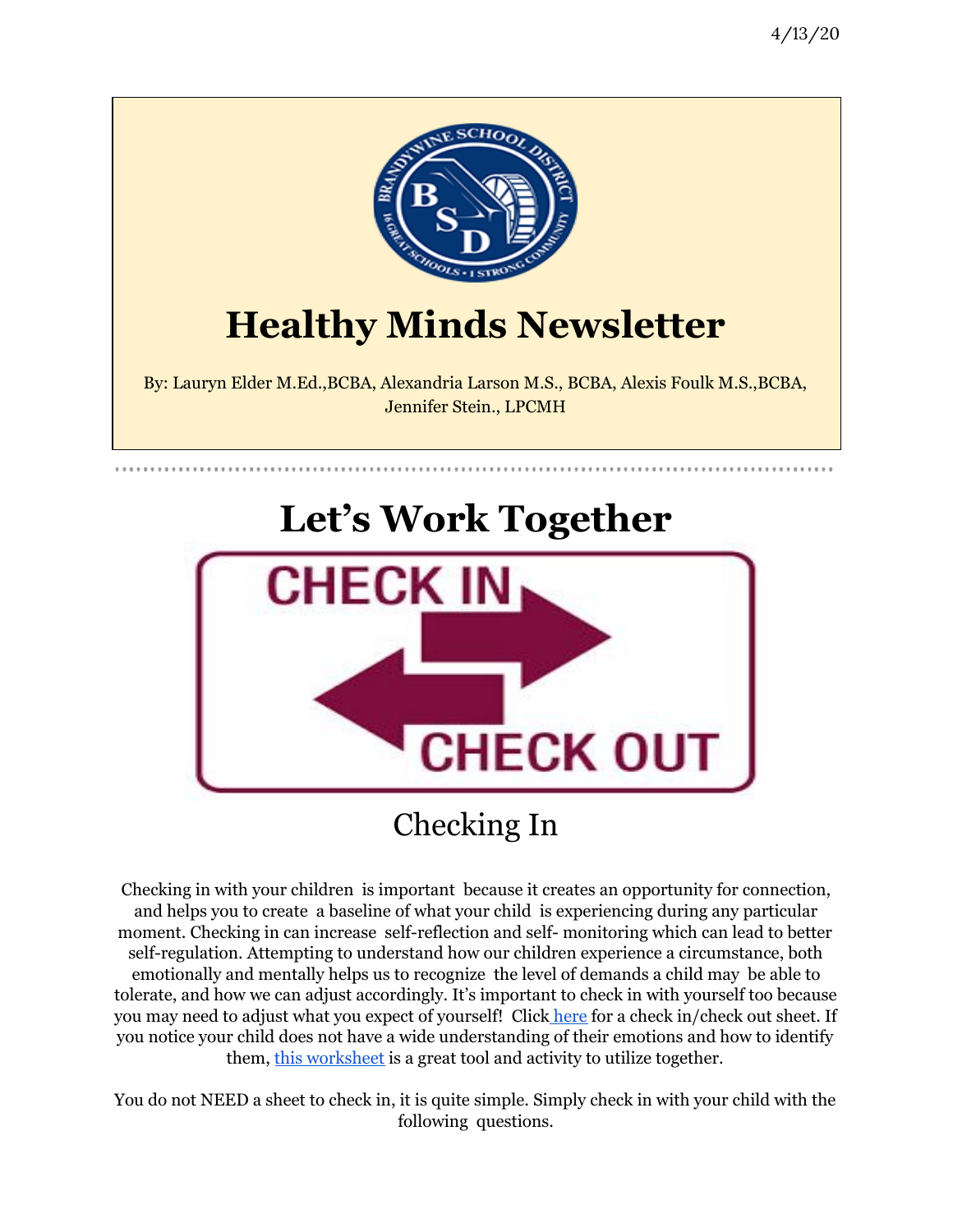1. "I'm wondering how you are feeling right now?" (Child: I'm feeling mad! Adult: Thank you for telling me that! I can see you're mad! I wonder if you can help me understand why you're mad?) 2. " I wonder what you need right now to feel better?" (The 'need' might not be reasonable in the moment but you can offer a hug, a chance to

talk about their feelings or a break from the situation.)



### Visual Schedules

One of the characteristics of autism that many point out is the need for consistent routine. The thing is, we **ALL** thrive on a routine, and knowing what to expect day to day. During this time of uncertainty, schedules are very important when it comes to avoiding tantrums, and increasing work completion. Visual schedules can include icons, picture strips, and elaborate boards…. or they can simply be a to-do list with a due date! Utilizing a visual schedule for kids during this time to support them in work and chore completion is incredibly helpful. I encourage including your child in the creation of their own schedule for each day! Be sure to include time for "cash outs," and "breaks," within the schedule… therefore your child will know when work time is finished!

Here are some tips when creating your visual schedule:

- 1. Be clear in the task that needs to be completed. Whether this means utilizing a picture or icon that shows the exact demand, or clearly defining the chore/task that needs to be completed during that specific time.
- 2. Display the schedule from top to bottom! Whether this is a numbered list (kind of like the one you are reading now) or pictures layed out.
- 3. Include a way to "check off," what has been completed. Whether this is a "finished," an envelope that an icon is moved to, or simply a check-box that is crossed off, it feels good to know that a task is done and out of the way!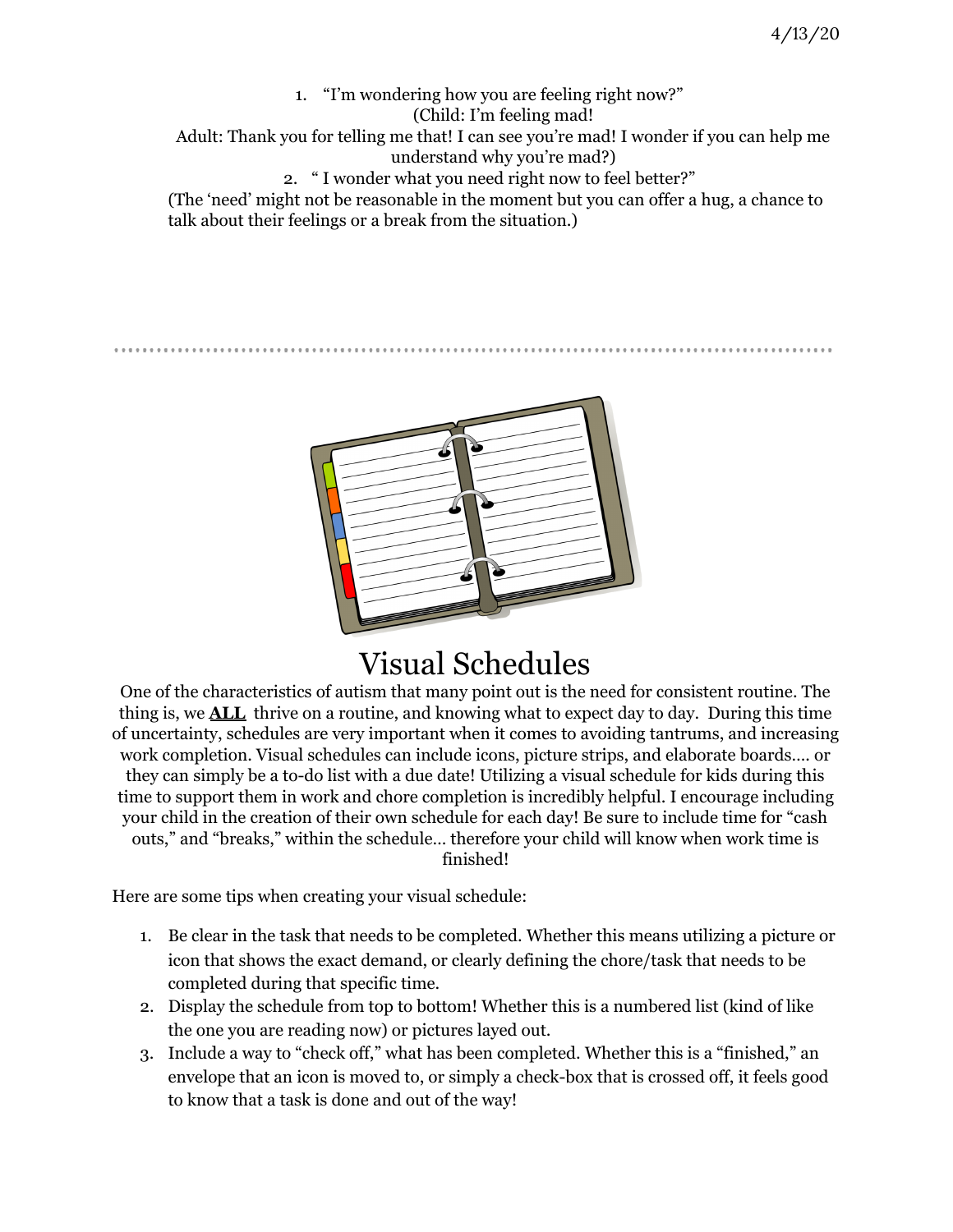- 4. Include a time frame for each task. You could break down the time frame into two sections "morning schedule," and "night schedule," or you could set a timer for each individual task…. It is important to know *when* the task must be completed by.
- 5. Provide choices when possible. I find it helpful to just label "work times," and then provide myself with choices of what I could get done during that time. For example, if 11am-12pm is a work time, I would give myself the option of completing writing, or math during that time!

Click [here](https://do2learn.com/picturecards/howtouse/otherlayouts.htm) for layout ideas Click [here](https://do2learn.com/picturecards/howtouse/reminderstrips.htm) for picture strips Click [here](https://teachingmama.org/visual-routine-cards-for-before-and-after-school/) for free resources



## Behavior Momentum

There are always chores that even as adults, we simply do **not** enjoy doing. Behavior momentum is a tool that you can use to get moving in the right direction. Behavior Momentum is successfully completing small demands and receiving positive reinforcement after, allowing us to feel prepared for the harder, less preferred tasks that we must complete. Behavior momentum can be done in as easy as four steps.

#### **The four steps to behavior momentum:**

- 1. Give a quick one-step demand that you know for sure your child can comply with. **Examples:** Touch your nose, clap your hands, come here, look at me, jump, give me a high five, touch your toes, etc. As soon as the demand is complete, praise! Be mindful of what demands are easy for your individual child.
- 2. Quickly give another one step demand! Praise upon completion.
- 3. Give one more one step demand and praise once again!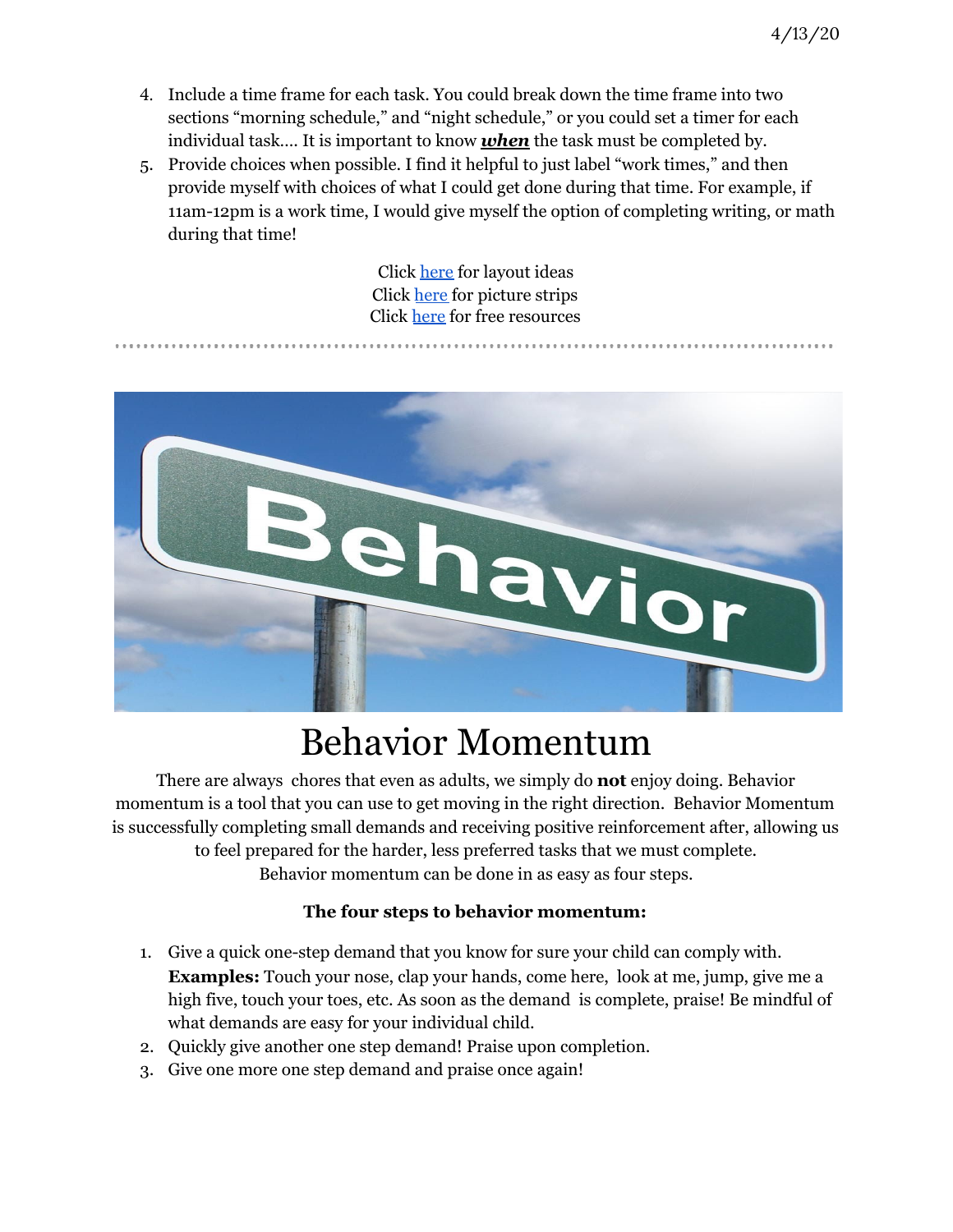4. Finish by providing the instruction that you want your child to follow. This could include chores, beginning school work, etc. Praise them immediately as they begin the task and let them know how much you appreciate their cooperation!

See behavior momentum in action [here](https://www.youtube.com/watch?v=8irK0qU5OgI).



# Life Skills

While your kids are home, it's the perfect opportunity to teach them life skills, such as basic household chores or daily living skills. We often teach life skills through task analyses, which involves breaking down the skill into several steps, and teaching each step individually. We have provided two task analyses below for folding a blanket or towel and wiping the table.

| <b>Folding a Blanket or Towel</b>                                                           | <b>Wiping the Table</b>                                                                      |
|---------------------------------------------------------------------------------------------|----------------------------------------------------------------------------------------------|
| Lay the blanket/towel out on the floor<br>$\bullet$                                         | Gather cleaning supplies                                                                     |
| Hold the blanket/towel by the corners on<br>$\bullet$<br>one side, folding it in half       | Take out one wipe or one paper towel (if<br>$\bullet$<br>using paper towel, spray the table) |
| Hold the blanket/towel by the corners on<br>$\bullet$<br>one side, folding it in half again | Wipe table in circular motion until it<br>appears clean                                      |
| Place blanket/towel in a "finished" pile or<br>$\bullet$<br>place in a closet               | Throw away wipe or paper towel                                                               |

**Bring it all together**: In order to teach folding blankets or towels, make sure to include this task on some type of **visual schedule** at home. If you don't have a picture schedule, you can write out a schedule each day for your child, and be sure to include any life skills you'd like them to complete to foster independence. This schedule can be given to them at their **check in** and they can review all they have completed during their **check out** each day. If the first step of folding is difficult for your child, you can use **behavior momentum** to increase the chances of the correct response on the first step. Have your child do a few easy motions like clap hands, touch nose, pinch fingers, so then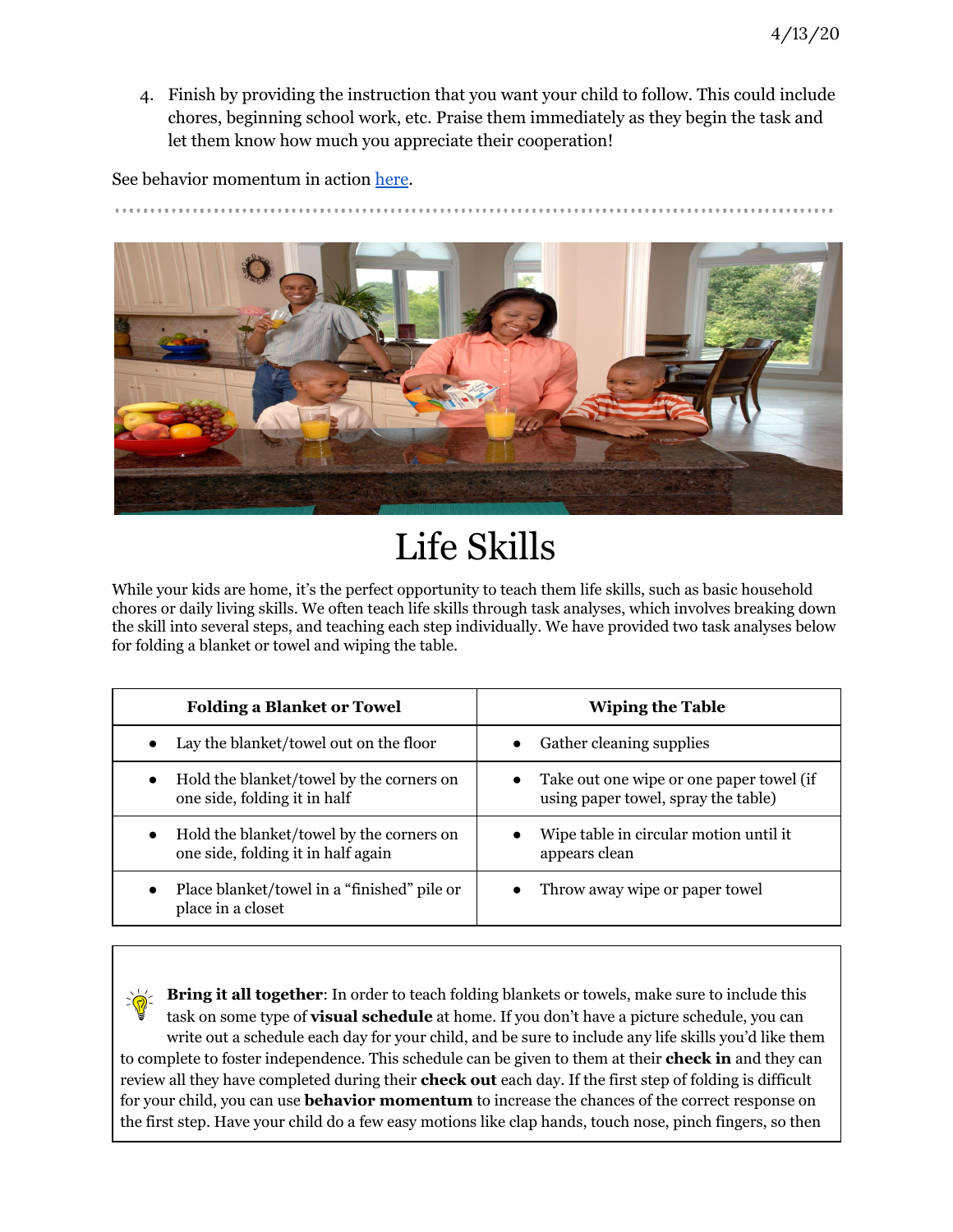they are prepared to complete the first step of pinching their fingers around the blanket corners to lay it out. Remember to provide praise!



### Social Skills: How to Apologize

#### **Social Skills:** Apologizing

The best way to teach your child to apologize, is to model it yourself. We all make mistakes, and modeling ownership of our mistakes in addition to future behavior change can go such a long way. Below are five steps to apologizing that can be utilized to explicitly teach your child some steps that can be included in apologies.

#### **Five steps to apologizing:**

- 1. Make sure you are calm. We do not want to apologize until we're back in rational thought. This could take minutes, days, or even weeks. That is okay. It is very important to only apologize when you are ready emotionally, and truly need it.
- 2. Reflect on what happened, and what you are apologizing for.
- 3. Rid of excuses, own the action you are apologizing for. Remove statements such as "he made me do it," "I only did it because they did it first," etc.
- 4. Be sincere, and practice empathy. Acknowledge how the act you're apologizing for may have affected the other person. *" I know what I did hurt you and I feel very sorry."*
- 5. Do better next time. Ask if there is any action that can be taken to make things right. "How can I do better next time?" "How can I make it right?"

\*\* It should always be noted that apologies are *not* always necessary and many people believe that children should never be forced to apologize. [Here](https://curiosity.com/topics/forcing-kids-to-say-im-sorry-doesnt-fool-anybody-curiosity/?utm_source=pinterest&utm_medium=social) is an article sharing that point of view. [Here](http://brookereagansclass.com/using-social-stories-to-teach-appropriate-behaviors/) is a social story about apologizing. [Here](https://www.funwithmama.com/feelings-chart-for-kids/) are feelings/ emotions visuals if needed. [Here](https://www.andnextcomesl.com/2016/11/how-to-say-sorry-social-scripts.html) are "sorry scripts," to utilize as tools. [Here](https://www.teacherspayteachers.com/Product/I-am-Sorry-Visual-FREEBIE-4346035) is an accommodated sorry visual.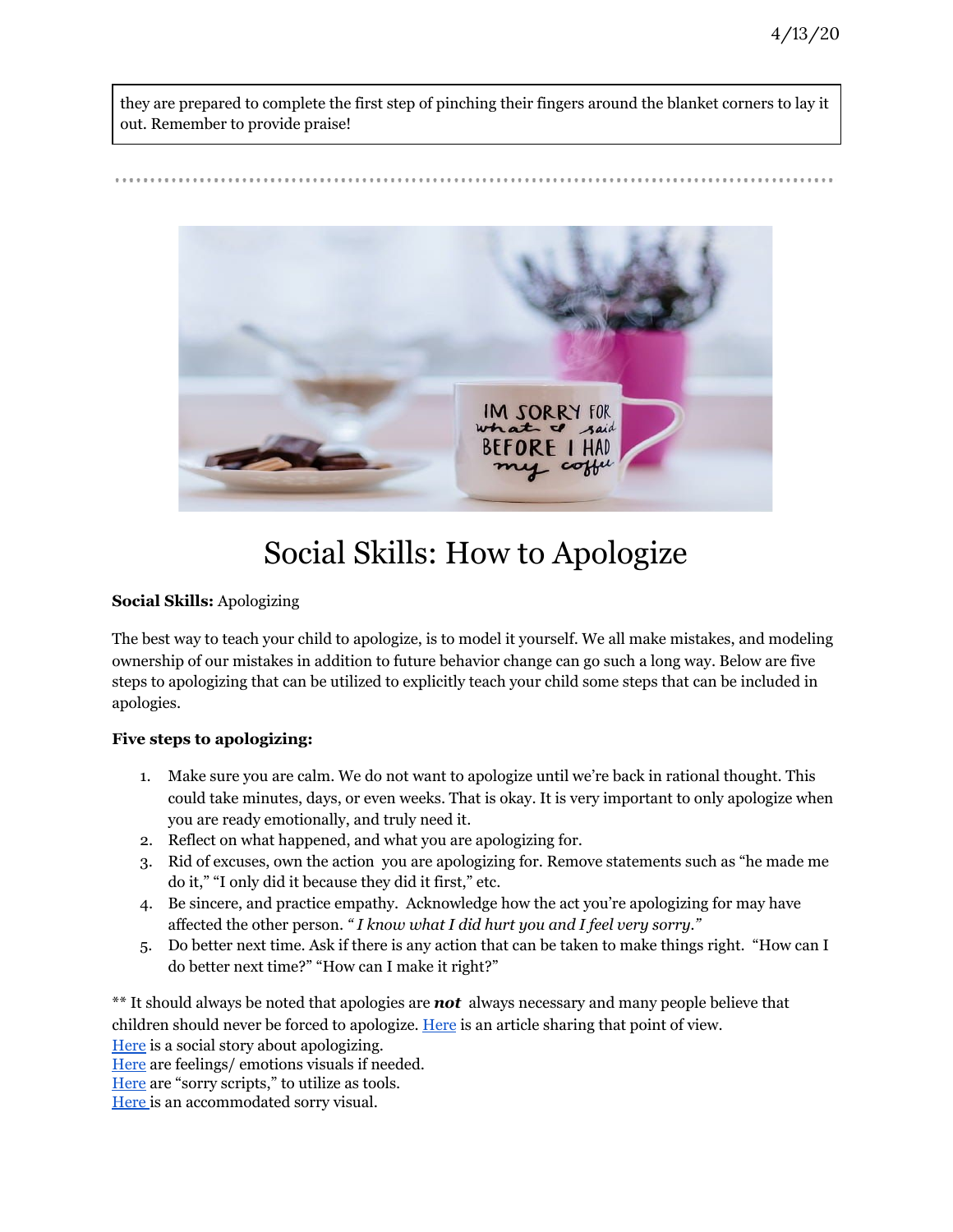## Mindful Moment

Practice kind thoughts by prompting your child to think of 5 people they'd like to send kind wishes to! Sit with your child(ren) and have them share a kind wish they have for each person- have them imagine their wish floating through space to reach the person. Have the child imagine how happy and loved the person feels when he/she/they receives the wish. Wonder about how your child feels when he/she/they have given the wish. And finally, share a wish you have for your child.



## Weekly Tips

- 1. **Dance it out!** I encourage you to take 5-10 minutes out of your day to dance with your kids. Whether you are allowing them to share a favorite song with you, or you are sharing one of your favorites with them… take some time to enjoy some activity and laughs. Lauryn Elder M.Ed.,BCBA
- 2. **Explore a passion!** Our current situation has given us something we often say we don't have enough of - *time!* Use this time to explore your child's interests that you otherwise might not get to enjoy. Whether that's creating huge forts out of blankets, cooking, or drawing; you might even find something new that you enjoy doing together. - Alexis Foulk, M.S., BCBA
- 3. **Foster independence!** Now that your kids are home 24/7, they have a lot more free time, and it can be easy to do simple things for them, like clearing their dishes or picking up their toys. Make